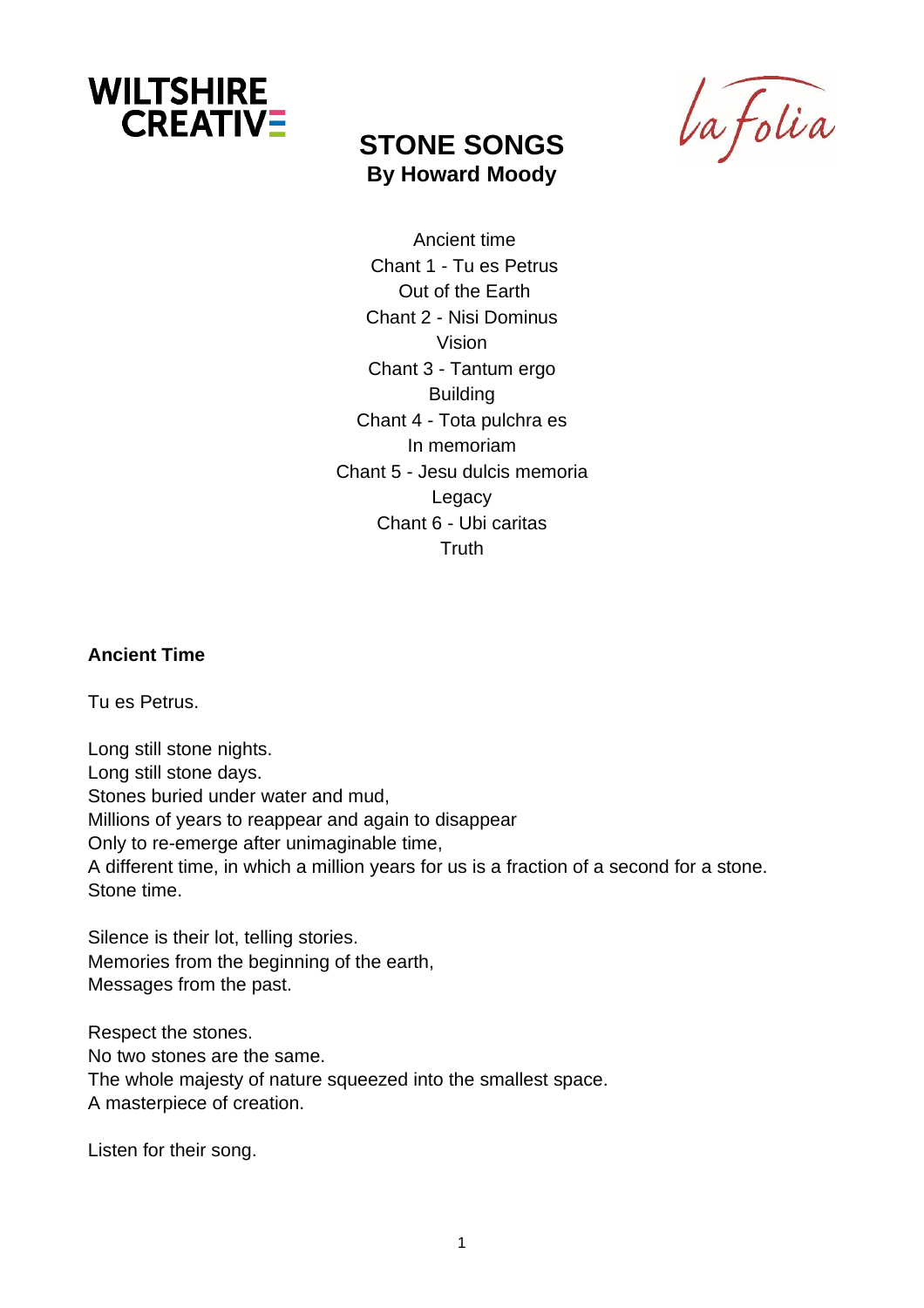## **Chant 1**

Tu es Petrus et super hanc petram Aedificabo Ecclesiam meam.

## **Out of the Earth**

Look to the rock from which you were cut and to the quarry from which you were dug.

Quarry out costly stones. Tap them with a brass rod And choose the ones that sing.

You, like living stones. Lay the foundations of the house. Turn the earth on its side.

### **Chant 2**

Nisi Dominus aedificaverit domum in vanum laboraverunt, qui aedificant eam. Nisi Dominus custodierit civitatem frustra vigilat, qui custodit eam.

### **Vision**

The whole earth was of one language, and of one speech.

And he dreamed, and behold a ladder set up on the earth, and the top of it reached the heavens: and behold the angels of God ascending and descending on it.

Let us build ourselves a city and a tower with its top in the heavens: and let us make a name for ourselves, lest we be scattered abroad upon the face of the whole earth.

You are Peter, and on this rock I will build my church: and the gates of Hades will not overpower it.

Mark you the floor? that square and speckled stone, Which looks so fine and strong.

Speak of your fellow's work with honest words, with the understanding God gave and assist him to improve it in any way that you can.

Find the symmetry. Construct perfect proportion.

Satisfy our quest for balance by the placement of stones.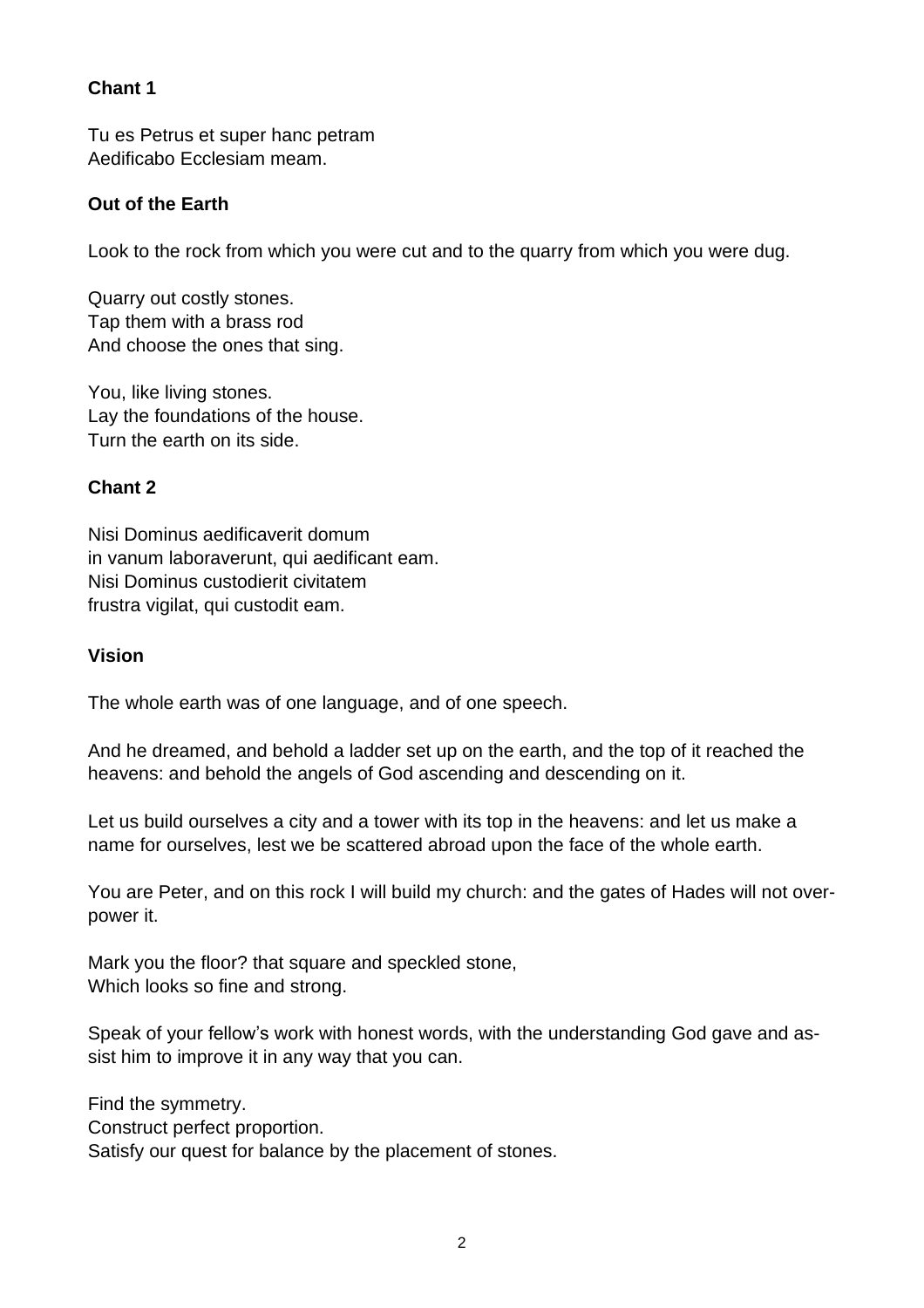## **Chant 3**

Tantum ergo Sacramentum Veneremur cernui: Et antiquum documentum, Novo cedat ritui.

## **Building**

Nous ferons appel aux plus grands talents.

We will build We will dream We will work We will wonder

Thousands of tonnes of limestone and marble, Hundreds of tonnes of lead. Three thousand oak trees from three thousand acorns, An acre of glass. Two master builders. It will take longer to repair than to build.

Make it so beautiful that future generations will restore it As the rain returns the stone back to the earth.

Build with the proportions of a capsized ark, floating on gravel and water. Four feet of foundations will support four hundred feet of spire.

Aedificabo Ecclesiam meam.

### **Chant 4**

Tota pulchra es, Maria Et macula non est in Te

O Maria, O Maria. Virgo prudentissima. Mater clementissima.

### **In Memoriam**

Who were the builders who died Working against the elements? Scaling the spire, Clambering the walls, Sacrificing their lives To create harmony and proportion, Never to see their life's work complete.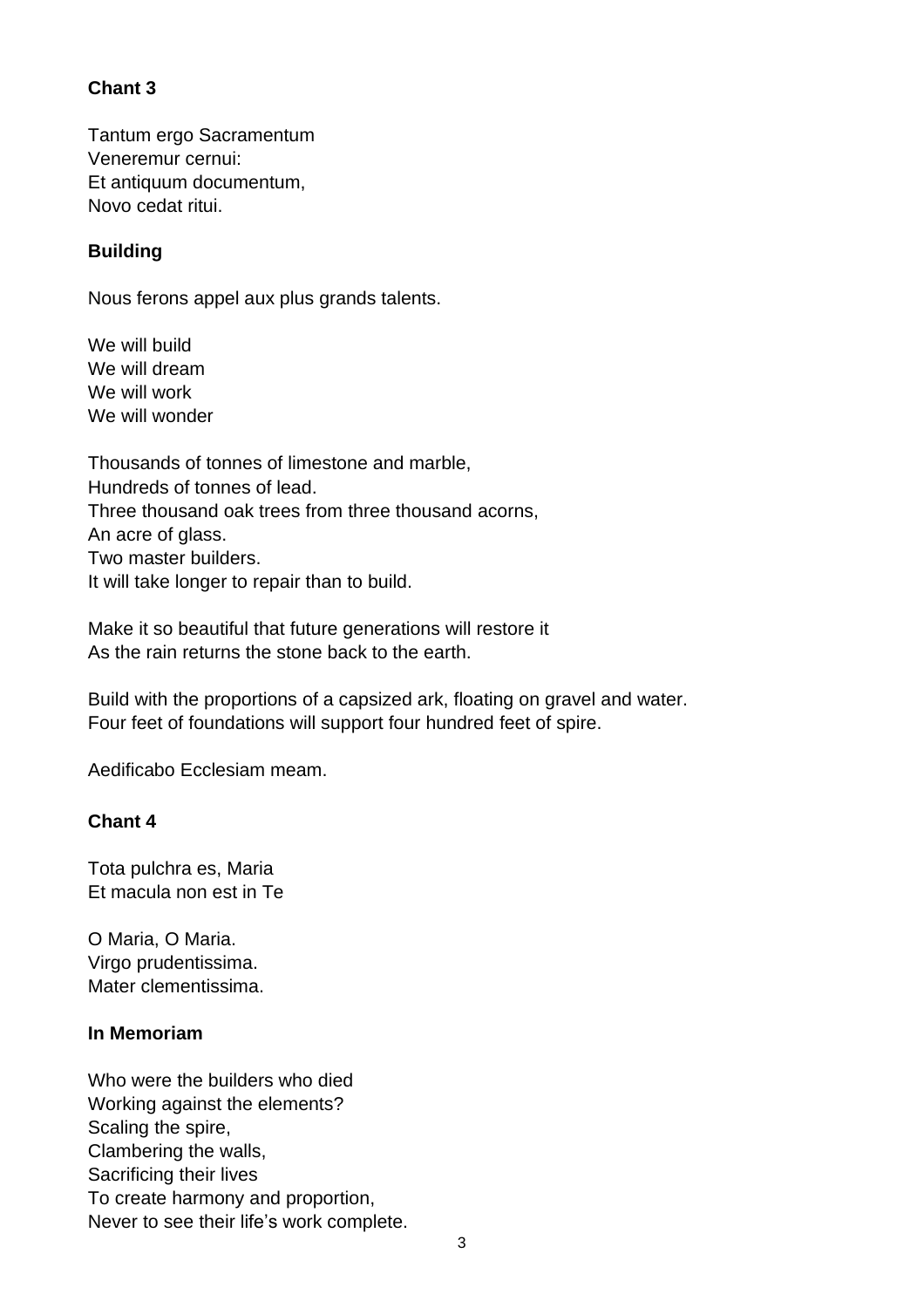Whose was the power that found the gold to build it? Who were the victims of their crusade? They were the mortar that binds the stones together.

These are the stones that Orpheus softened with his music, This is the church defined by song.

Lacrimosa dies illa Qua resurget ex favilla Judicandus homo reus: Huic ergo parce Deus.

### **Chant 5**

Jesu dulcis memoria Dans vera cordis gaudia: sed super mel et omnia ejus dulcis praesentia.

## **Legacy**

If I chance to hold my peace, These stones to praise thee may not cease.

C'est notre cathédrale et plus encore. C'est notre histoire, notre littérature, notre imaginaire, C'est l'épicentre de notre vie. Cette historie c'est la nôtre.

Silent stones create a spire To inspire you and me, An acorn growing into a most magnificent tree.

# **Chant 6**

Ubi caritas et amor, Deus ibi est Congregavit nos in unum Christi amor.

# **Truth**

It rises to the heavens and above the city, A floating arc of harmony and proportion. We, like living stones Will make it sound again.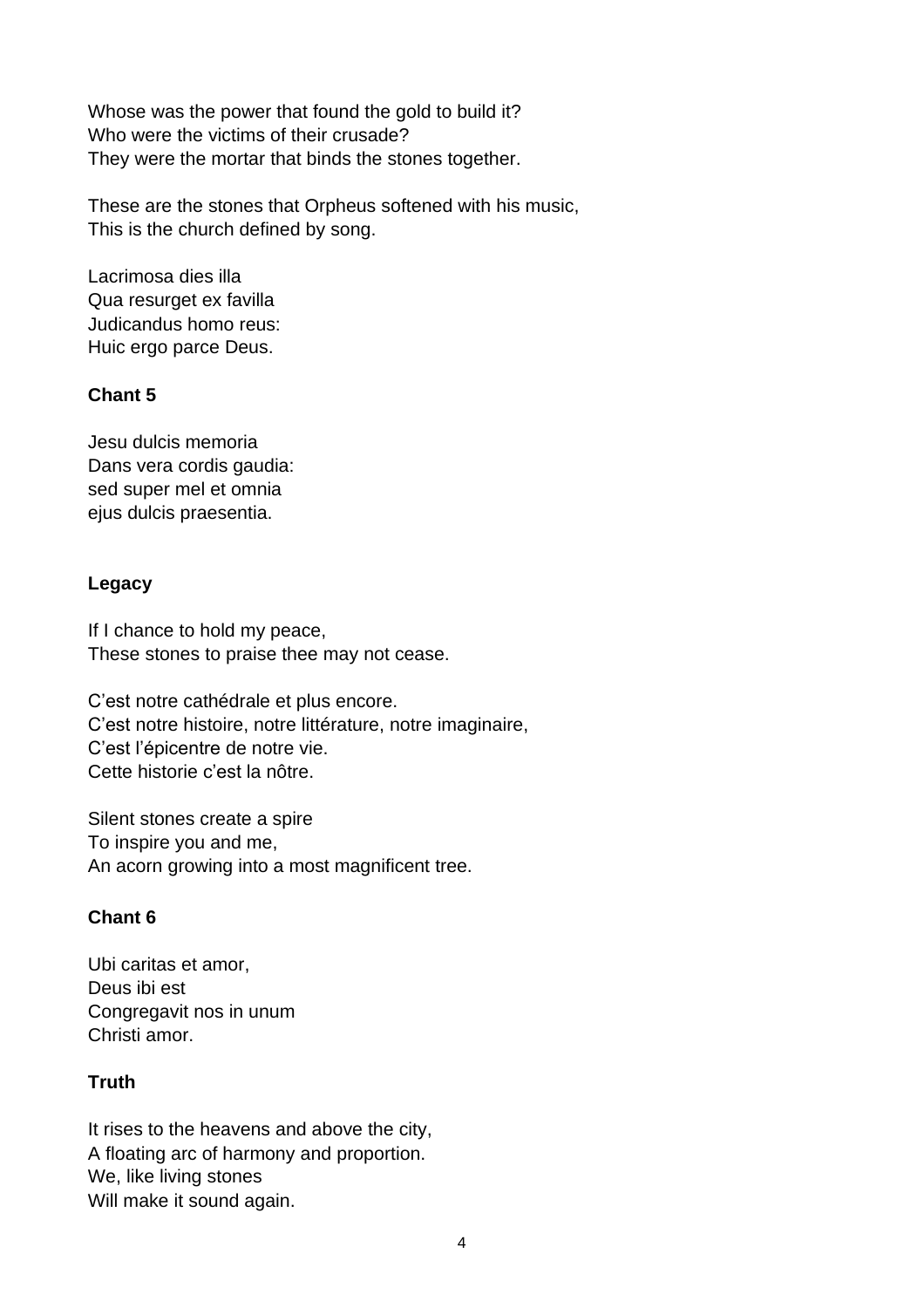Ubi caritas et amor, Deus ibi est. Tantum ergo sacramentum veneremur cernui. Tota pulchra es Maria tota pulchra es. Tu es Petrus. Nisi Dominus aedificaverit domum In vanum laboraverunt qui aedificant eam.

Ubi caritas et amor Deus ibi est. Caritas. Amor.

#### **Translations of the Latin Texts:**

Chant 1: *You are Peter and on this rock I will build my church.*

Chant 2:

*Except the Lord build the house, their labour is but lost that build it. Except the Lord keep the city, the watchman waketh but in vain.*

Chant 3: *Let us venerate such a great Sacrament with head bowed and let the old practice give way to the new rite.*

Chant 4: *Mary, you are all beautiful and without sin. Virgin most intelligent, Mother most merciful.*

Chant 5: *The sweet memory of Jesus gives true joy to the heart but his presence is more than honey and all things.*

> Chant 6: *Where there is charity and love, there God is.*

Lacrimosa: *The day when the ashes shall rise up will be full of tears. The guilty man will be judged. Therefore spare him, O God, merciful Lord Jesus and grant them eternal rest.*